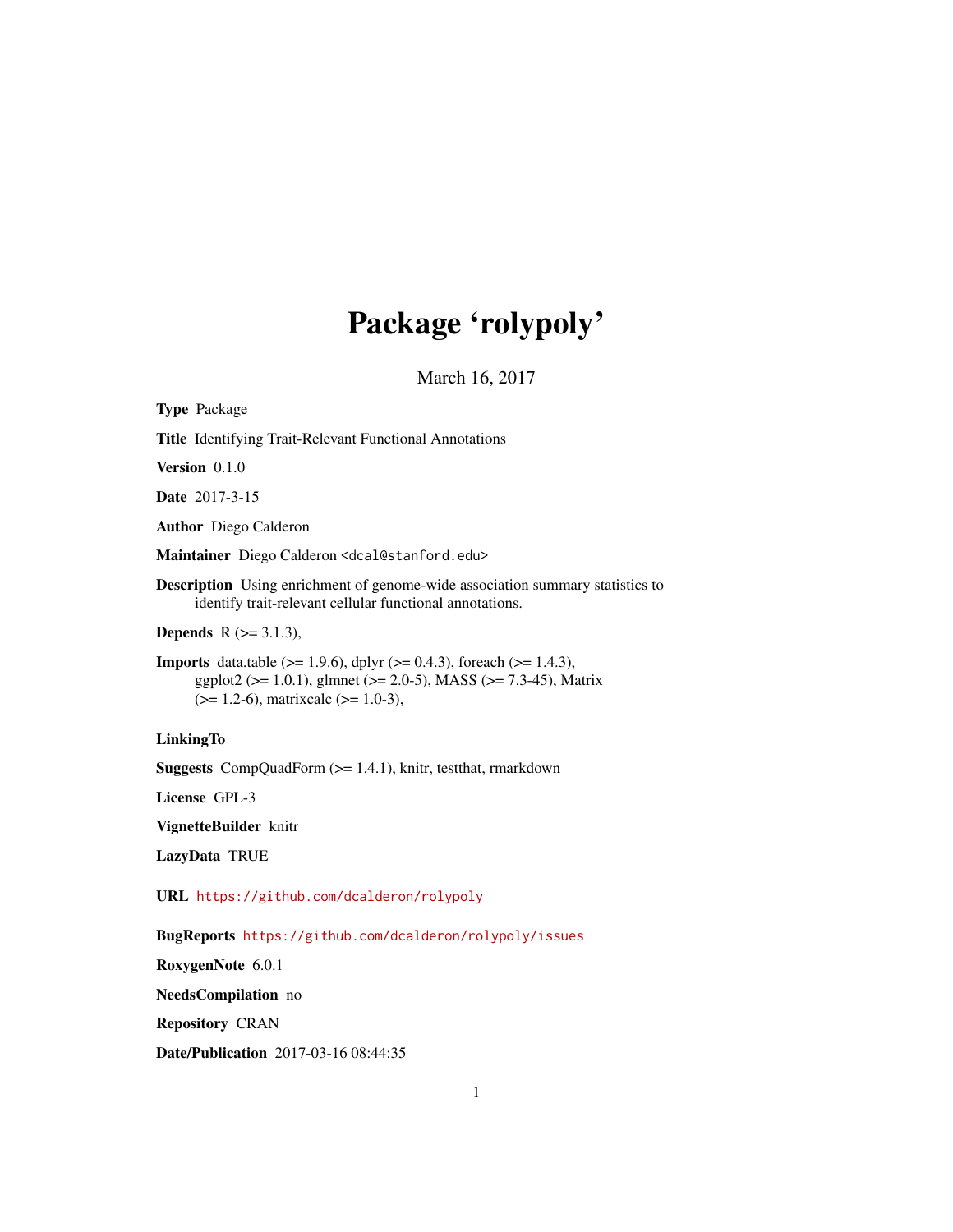### <span id="page-1-0"></span>R topics documented:

|       | $\overline{2}$ |
|-------|----------------|
|       | $\overline{3}$ |
|       | $\overline{4}$ |
|       | $\overline{4}$ |
|       | 5              |
|       | 5              |
|       | 6              |
|       | 6              |
|       | 6              |
|       | $\overline{7}$ |
|       | $\overline{7}$ |
|       | 8              |
|       | - 8            |
|       | 9              |
|       | 9              |
|       | - 9            |
|       |                |
|       |                |
|       |                |
|       |                |
|       |                |
|       |                |
|       |                |
|       |                |
|       |                |
|       |                |
|       |                |
|       |                |
|       |                |
| Index | 19             |
|       |                |

bootstrap\_estimator *Bootstrap parameter estimates for confidence intervals.*

#### Description

Bootstrap parameter estimates for confidence intervals.

#### Usage

```
bootstrap_estimator(rolypoly, bootstrap_iters, run_light, run_parallel)
```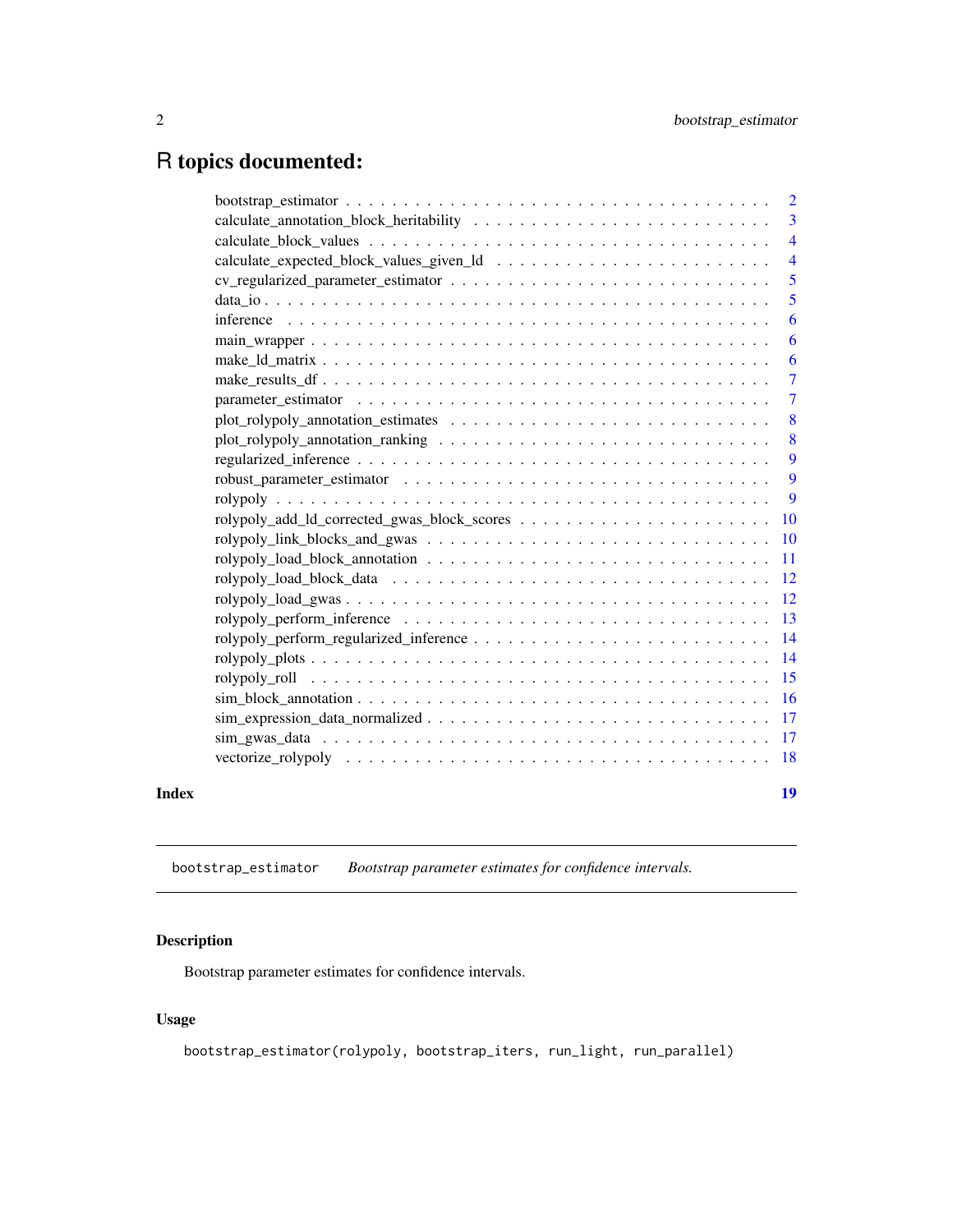#### <span id="page-2-0"></span>Arguments

| rolypoly        | rolypoly object                                  |
|-----------------|--------------------------------------------------|
| bootstrap_iters |                                                  |
|                 | number of bootstrap iterations to run            |
| run_light       | if we throw away bootstrap data                  |
| run_parallel    | if we want to collect bootstrap data in parallel |

#### Examples

## Not run: bootstrap\_estimator(rolypoly)

calculate\_annotation\_block\_heritability *Caclulate the contribution of block annotations to the heritability of a trait.*

#### Description

A vector of indenpendent heritability contributions of block annotations is returned. Sum the vector to get total explained heritability and divide by sum to get proportion.

#### Usage

calculate\_annotation\_block\_heritability(block\_data, params)

#### Arguments

| block data | functional information of blocks |
|------------|----------------------------------|
| params     | parameter fit                    |

#### Examples

## Not run: calculate\_annotation\_block\_heritability(block\_data, params)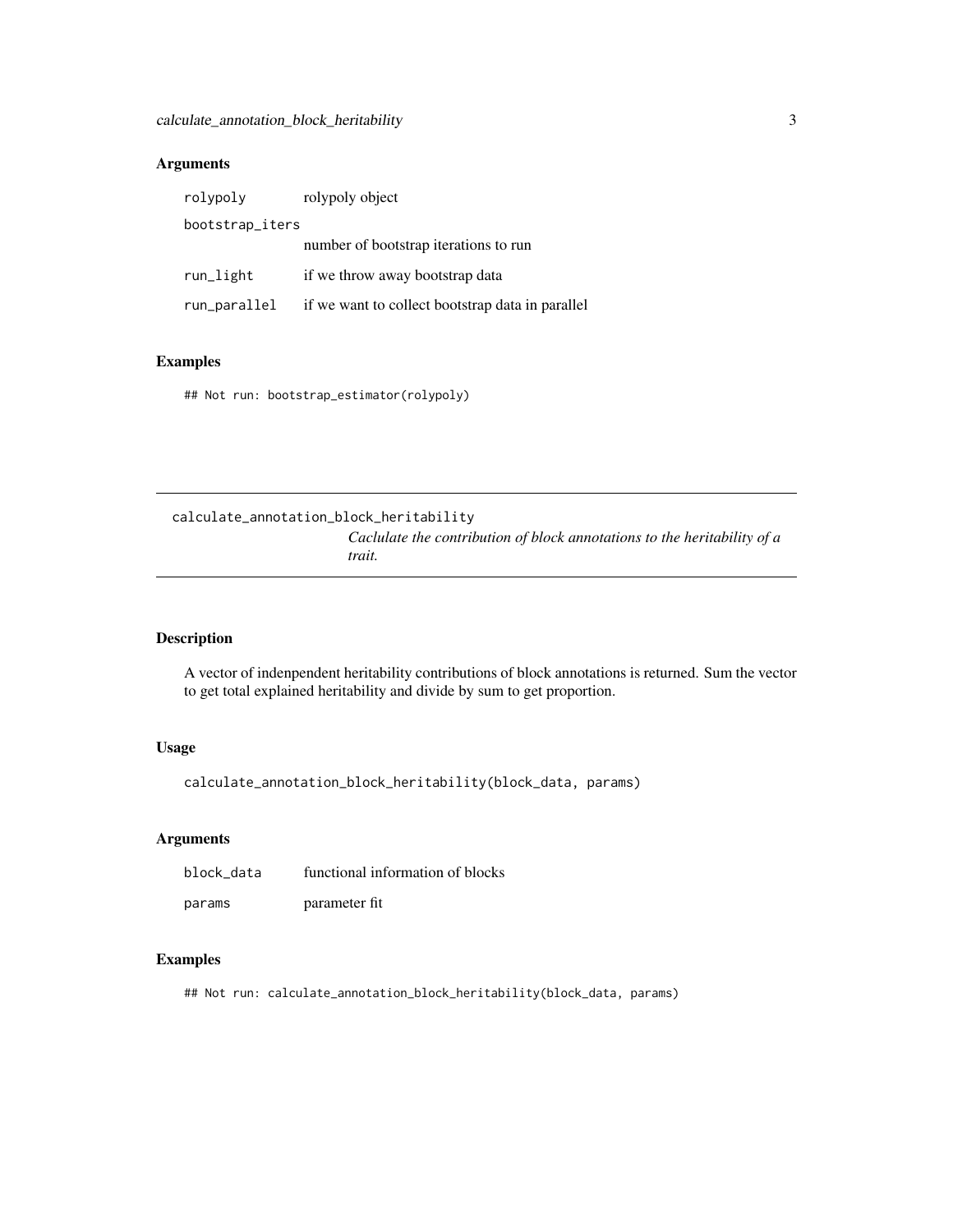<span id="page-3-0"></span>calculate\_block\_values

*Caclulate predicted block values based on block information and model fit.*

#### Description

From a model fit we can predict expected variance of a block based on information we have about the block. In the example of gene expression this would equate to predicting the importance of a gene based on its signature of expression.

#### Usage

calculate\_block\_values(block\_data, params)

#### Arguments

| block_data | block data    |
|------------|---------------|
| params     | parameter fit |

#### Value

returns block values

#### Examples

## Not run: calculate\_gene\_values(block\_data, params)

calculate\_expected\_block\_values\_given\_ld *Caclulate predicted block values based on block information and model fit.*

#### Description

From a model fit we can predict expected variance of a block based on information we have about the block. In the example of gene expression this would equate to predicting the importance of a gene based on its signature of expression.

#### Usage

calculate\_expected\_block\_values\_given\_ld(rolypoly, block\_values)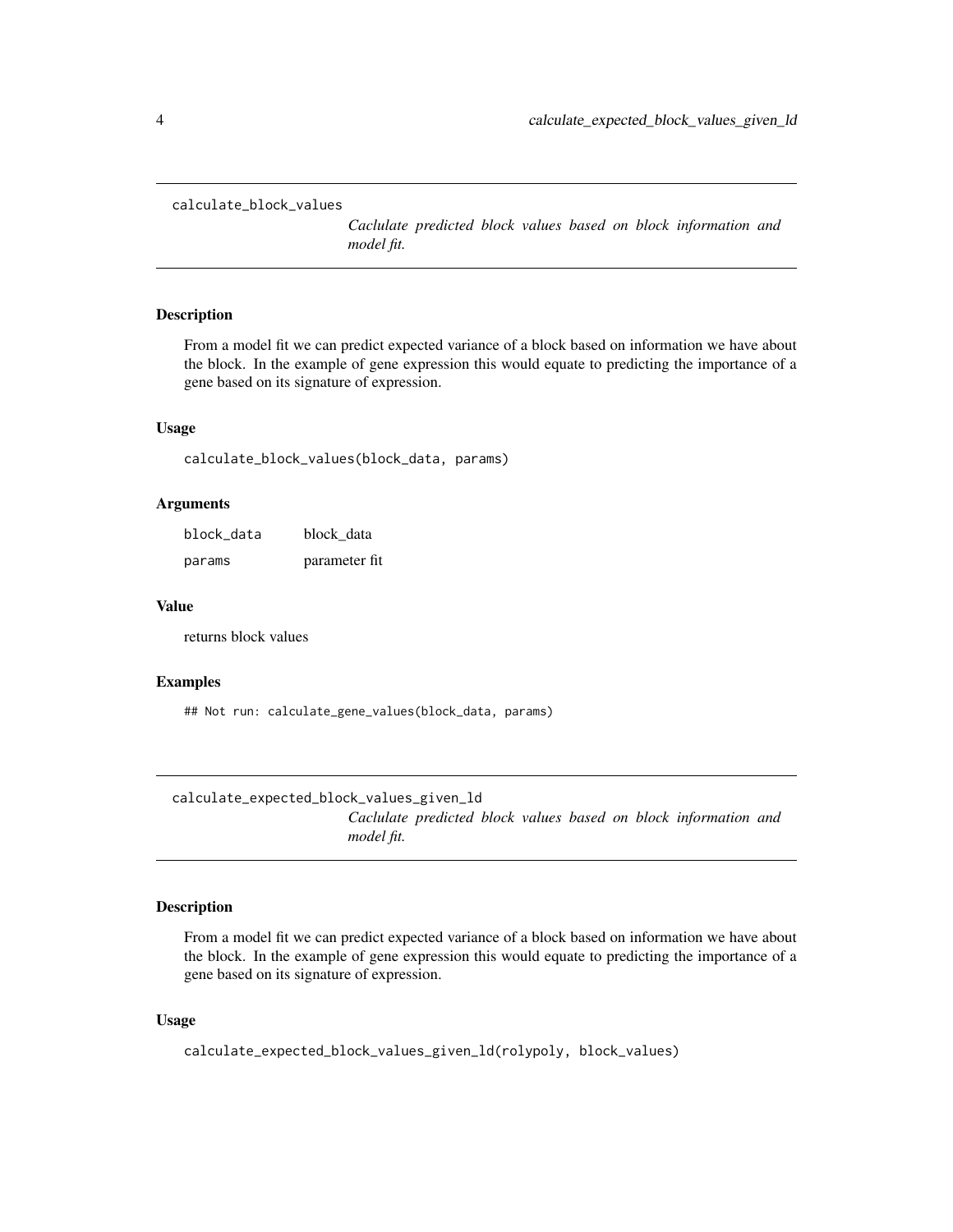#### <span id="page-4-0"></span>Arguments

| rolypoly     | rolypoly object         |
|--------------|-------------------------|
| block_values | estimated block values. |

#### Examples

## Not run: calculate\_expected\_block\_values\_given\_ld(rolypoly, block\_values)

cv\_regularized\_parameter\_estimator *Perform regularization inference.*

#### Description

Use CV to find appropriate values of lambda for either feature selection or for prediction.

#### Usage

```
cv_regularized_parameter_estimator(vectorized_rolypoly_data, n_folds = 10,
  ...)
```
#### Arguments

| vectorized_rolypoly_data |                                      |
|--------------------------|--------------------------------------|
|                          | rolypoly data used for inference     |
| n folds                  | number of folds for cross validation |
|                          | other arguments to pass to cv.glmnet |

#### Value

results from cross validation

#### Examples

```
## Not run: cv_regularized_parameter_estimator(vectorized_rolypoly_data)
```
data\_io *Functions for opening and organizing data.*

#### Description

We must open block annotation data, gwas data, snp annotations, gene annotations. Here, you'll find functions that to this and organize these data into a rolypoly object.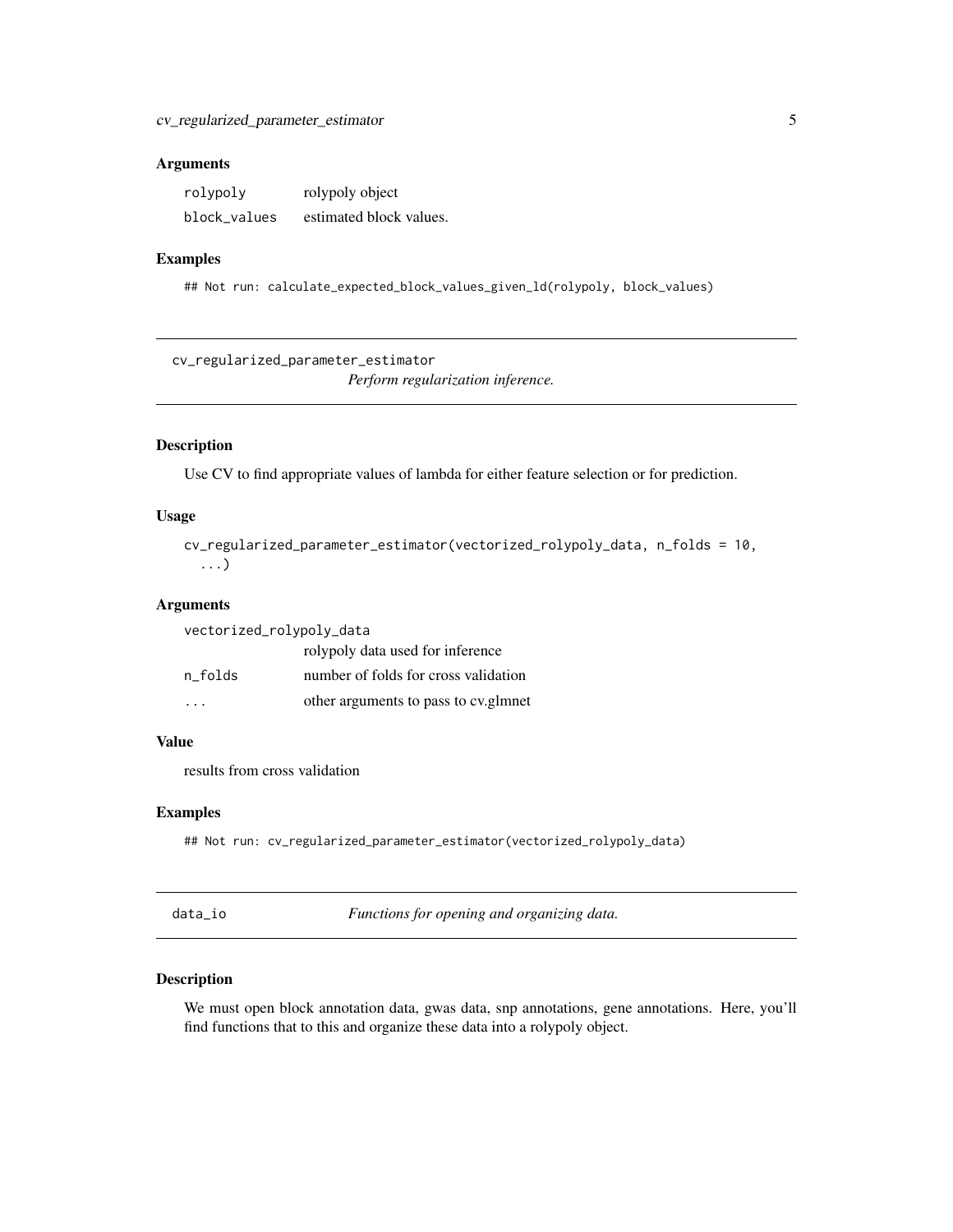<span id="page-5-0"></span>inference *Inference functions.*

#### Description

Functions for inferring relevant annotations using the polyTest model.

main\_wrapper *Main wrapper functions.*

#### Description

The main endpoint user functions.

make\_ld\_matrix *Helper function to pull LD data from NCBI.*

#### Description

Given the path of a gwas file open it into a data.table object

#### Usage

```
make_ld_matrix(all_snps, ld_data)
```
#### Arguments

| all_snps | The snps that were queried                                 |
|----------|------------------------------------------------------------|
| ld_data  | A returned LD matrix with SNP, Proxy, and RSquared columns |

#### Value

an LD matrix where query snps will be the first columns in the correct order

#### Examples

## Not run: make\_ld\_matrix(all\_snps, ld\_data)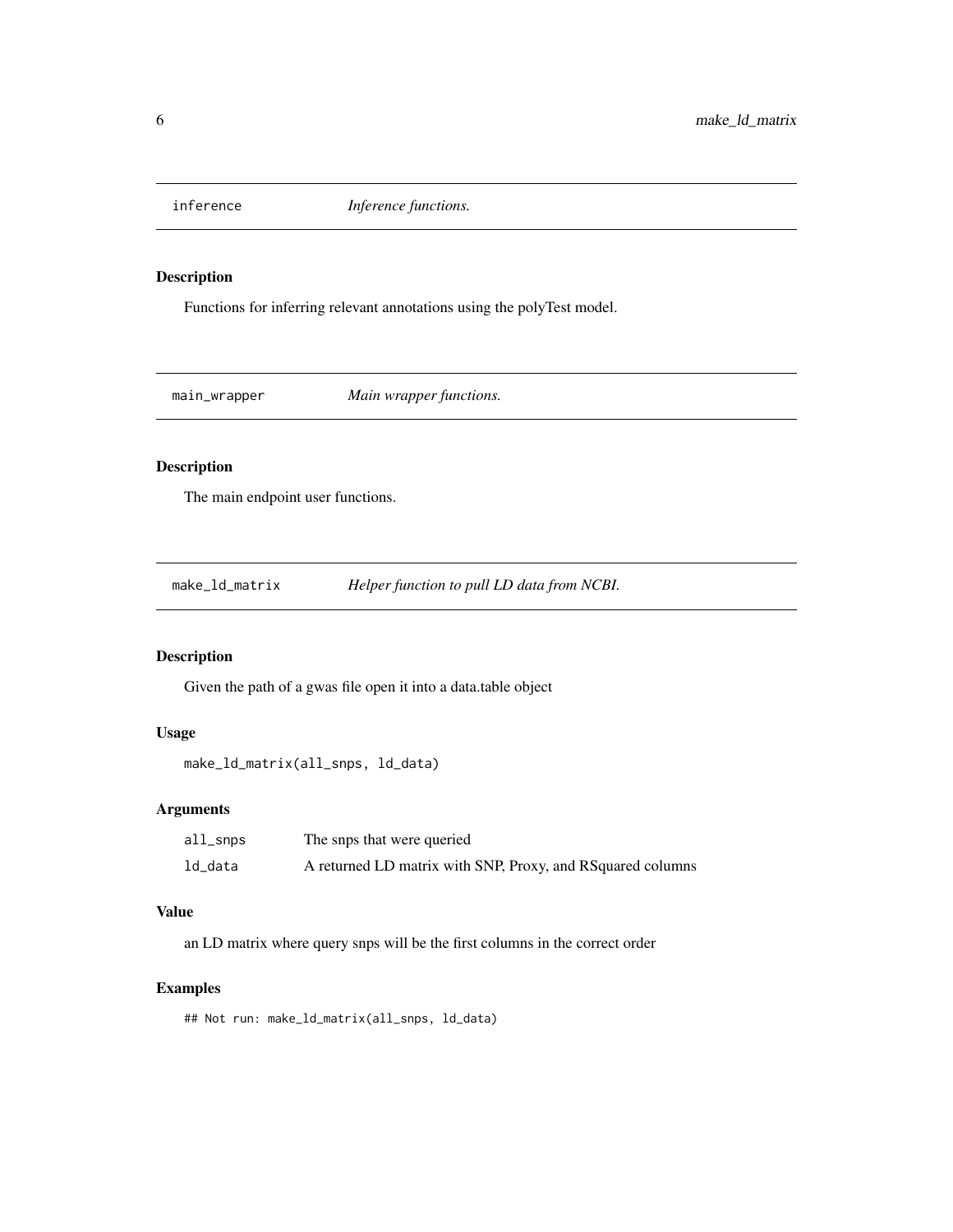<span id="page-6-0"></span>

#### Description

Helper function to make a summary table of results from bootstrap data.

#### Usage

```
make_results_df(value_collection, annotations, model_estimates)
```
#### Arguments

value\_collection

collection of bootstrapped value estimates annotations vector of annotation names model\_estimates estimates for bias parameter estimates

#### Value

data frame with results summary

#### Examples

## Not run: make\_results\_df(value\_collection)

parameter\_estimator *Find parameter estimates for the data.*

#### Description

Find parameter estimates for the data.

#### Usage

parameter\_estimator(vectorized\_rolypoly\_data)

#### Arguments

```
vectorized_rolypoly_data
                 rolypoly data that has been vectorized
```
#### Value

results of inference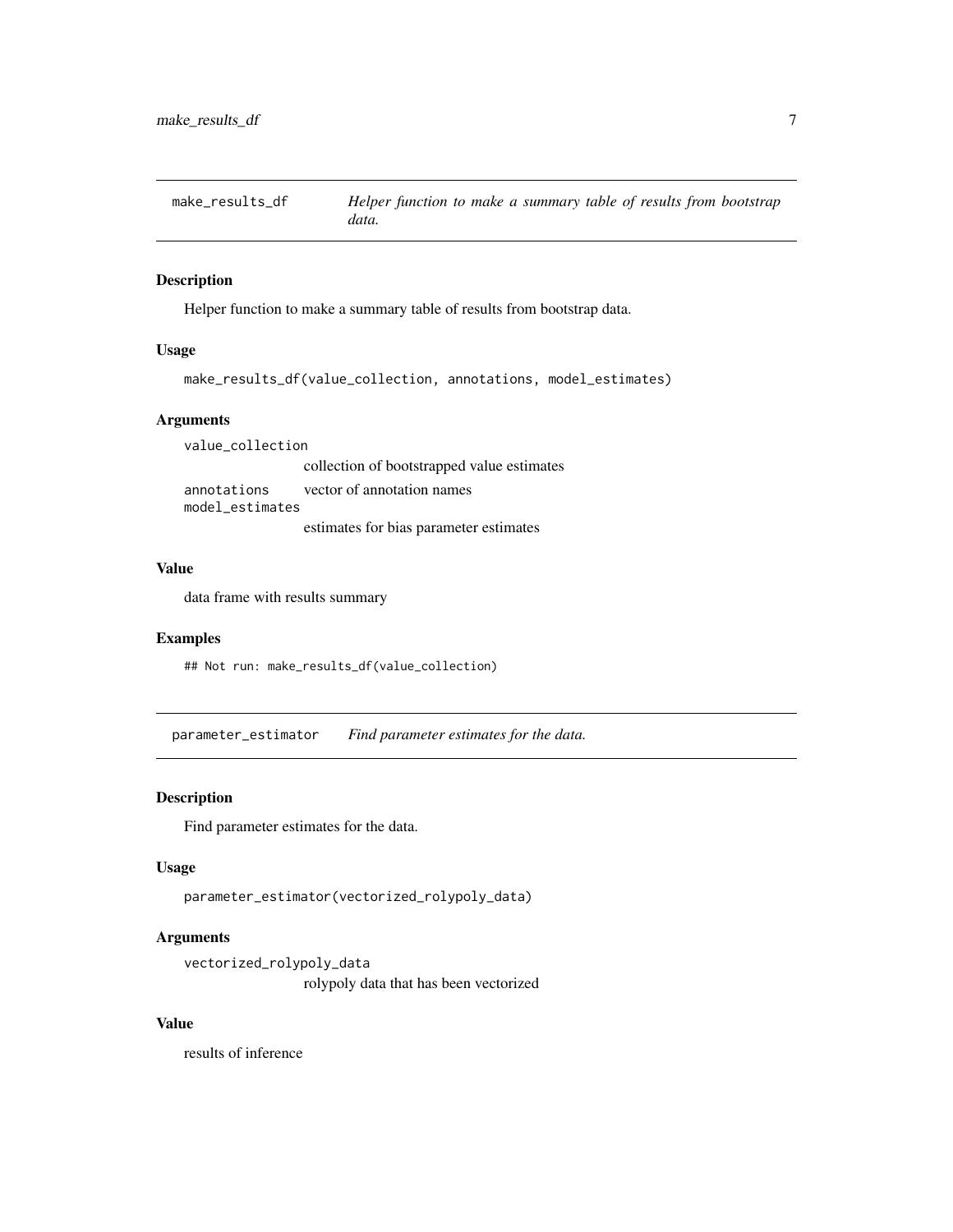#### <span id="page-7-0"></span>Examples

## Not run: parameter\_estimator(rolypoly)

plot\_rolypoly\_annotation\_estimates

*Visualize parameter estimates after running inference*

#### Description

Visualize parameter estimates after running inference

#### Usage

plot\_rolypoly\_annotation\_estimates(rolypoly)

#### Arguments

rolypoly a rolypoly object

#### Value

ggplot2 object

#### Examples

## Not run: plot\_rolypoly\_annotation\_estimates(rolypoly)

plot\_rolypoly\_annotation\_ranking

*Rank annotations by p-value after running inference*

#### Description

Rank annotations by p-value after running inference

#### Usage

```
plot_rolypoly_annotation_ranking(rolypoly)
```
#### Arguments

rolypoly a rolypoly object

#### Value

ggplot2 object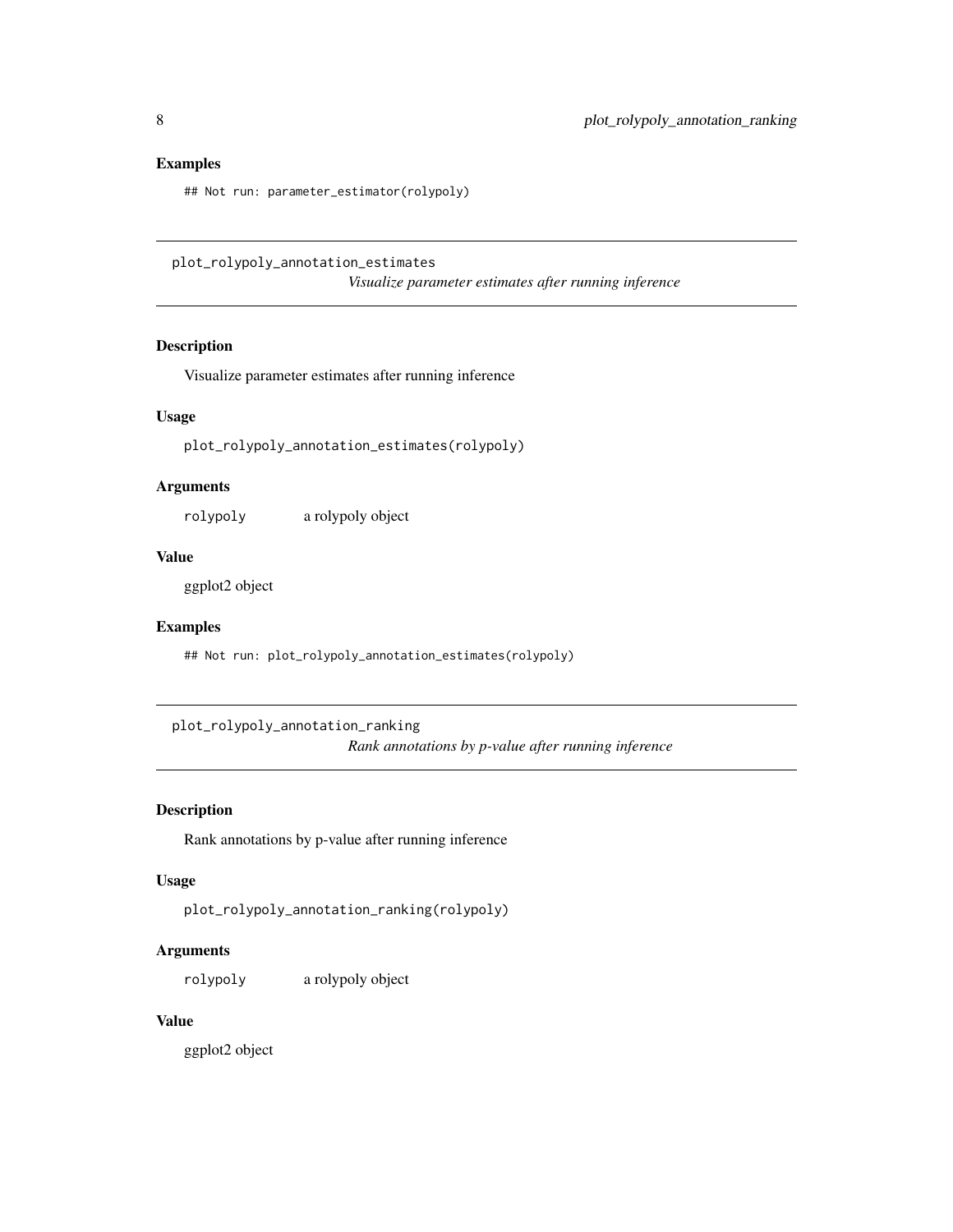#### <span id="page-8-0"></span>Examples

## Not run: plot\_rolypoly\_annotation\_ranking(rolypoly)

regularized\_inference *Inference functions that include regularization*

#### Description

Functions for inferring relevant annotations using the polyTest model.

robust\_parameter\_estimator

*Find robust parameter estimates for the data.*

#### Description

Find robust parameter estimates for the data.

#### Usage

robust\_parameter\_estimator(vectorized\_rolypoly\_data, outlier\_threshold = 10)

#### Arguments

vectorized\_rolypoly\_data

vectorized rolypoly data

outlier\_threshold

outlier threshold for robust inference

#### Examples

## Not run: parameter\_estimator(rolypoly)

| rolypoly | The rolypoly package for identifying annotations associated with com- |
|----------|-----------------------------------------------------------------------|
|          | plex traits.                                                          |

#### Description

The rolypoly package for identifying annotations associated with complex traits.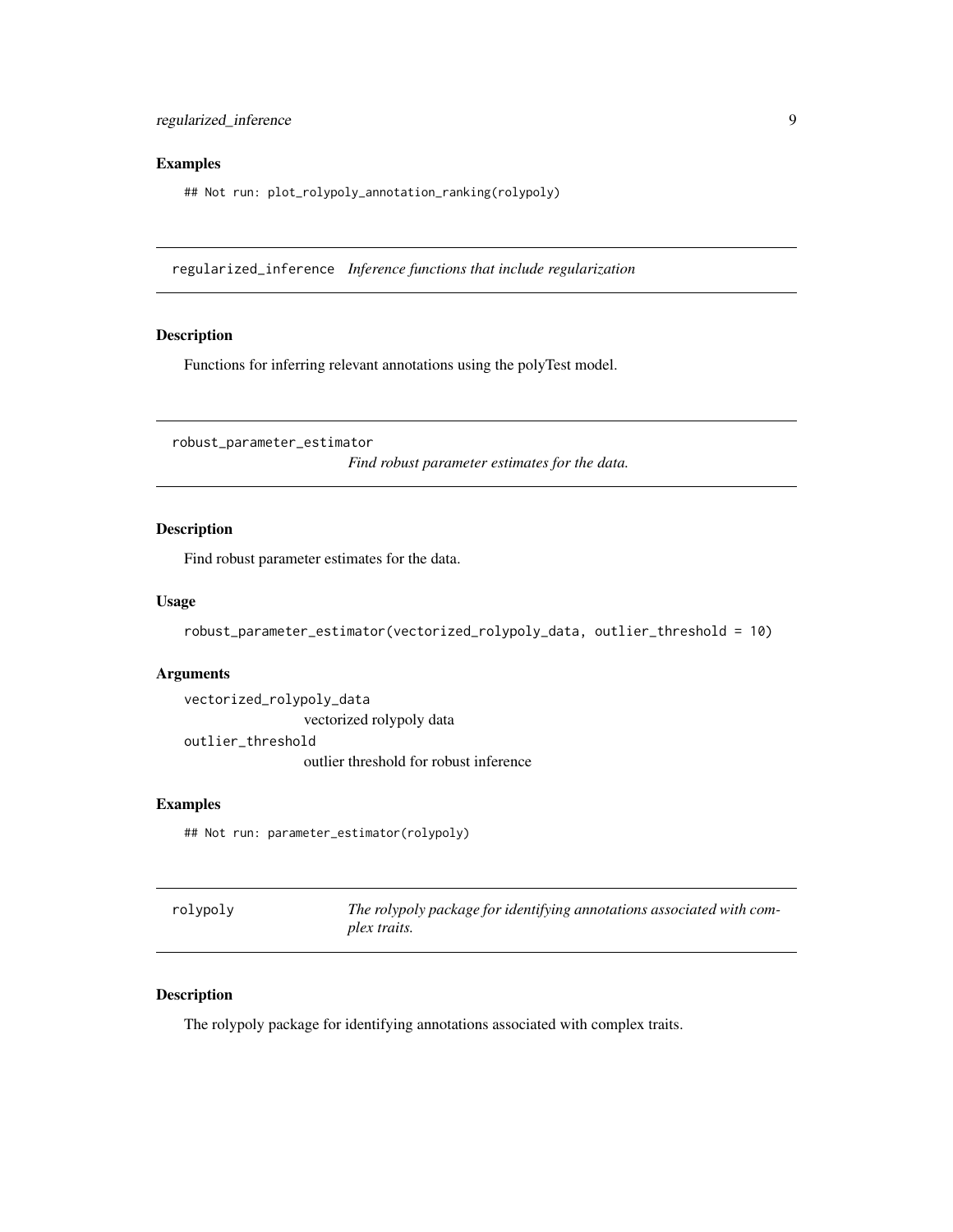<span id="page-9-0"></span>rolypoly\_add\_ld\_corrected\_gwas\_block\_scores *Add LD corrected block scores to rolypoly.*

#### Description

Add LD corrected block scores to rolypoly.

#### Usage

rolypoly\_add\_ld\_corrected\_gwas\_block\_scores(rolypoly, fast\_calculation = T)

#### Arguments

rolypoly rolypoly data fast\_calculation if F then LD deconvolution else quadratic form.

#### Value

rolypoly object with LD corrected gwas scores attached

#### Examples

## Not run: rolypoly\_add\_ld\_corrected\_gwas\_block\_scores(rolypoly)

rolypoly\_link\_blocks\_and\_gwas

*Link blocks and gwas*

#### Description

Takes block information, potentially independent LD blocks or gene blocks, and gwas data and organizes the data for interenal processing

#### Usage

```
rolypoly_link_blocks_and_gwas(rolypoly, ld_folder, r2_threshold = 0.2,
  run\_parallel = F)
```
#### Arguments

| rolypoly     | a rolypoly object                      |
|--------------|----------------------------------------|
| ld_folder    | path to a folder with ld data          |
| r2 threshold | LD threshold to look at data           |
| run_parallel | check if user wants to run in parallel |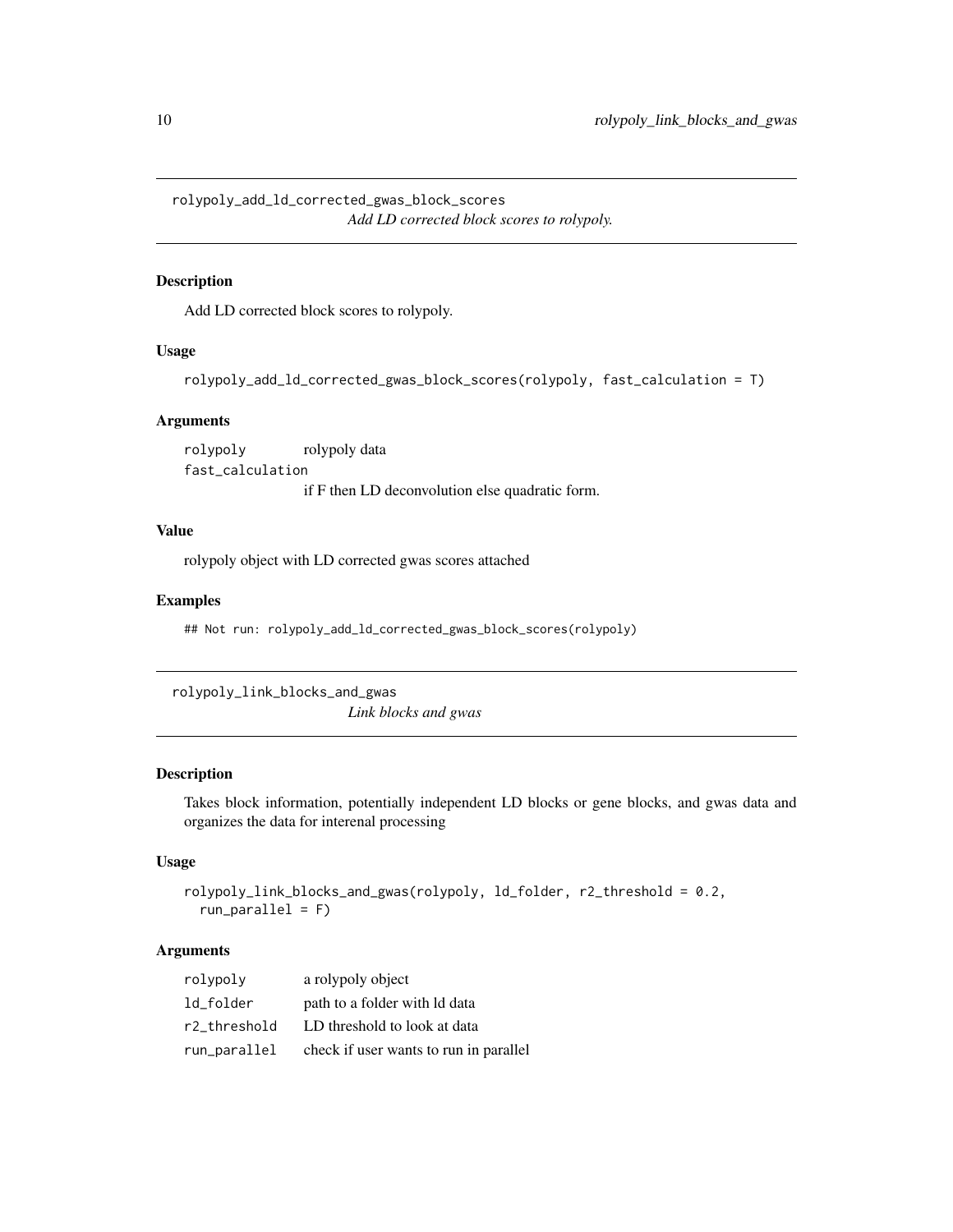#### <span id="page-10-0"></span>Value

rolypoly object with data attached

#### Examples

## Not run: rolypoly\_link\_blocks\_and\_gwas(rolypoly, ld\_folder, r2\_threshold)

rolypoly\_load\_block\_annotation

*Load annotations for blocks of LD, in some cases this is a gene annotation with a window around a gene.*

#### Description

Load annotations for blocks of LD, in some cases this is a gene annotation with a window around a gene.

#### Usage

rolypoly\_load\_block\_annotation(rolypoly, block\_annotation, genes = T)

#### Arguments

| rolypoly         | rolypoly data object             |
|------------------|----------------------------------|
| block annotation |                                  |
|                  | annotation information for block |
| genes            | if these are genes               |

#### Value

rolypoly data with block annotations attached

#### Examples

## Not run: rolypoly\_load\_block\_annotation(rolypoly, block\_annotation)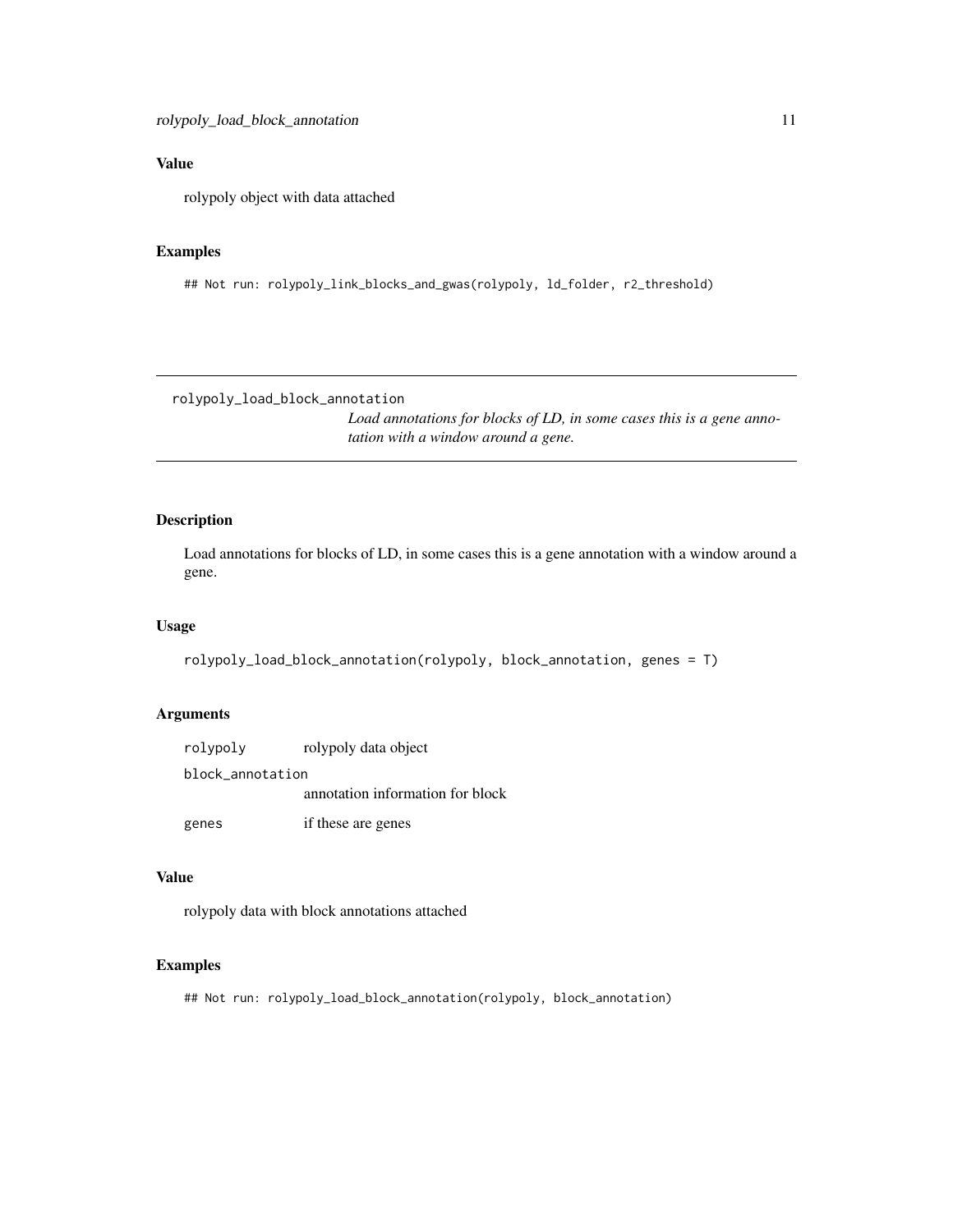<span id="page-11-0"></span>rolypoly\_load\_block\_data

*Block annotations, usually gene model.*

#### Description

Block annotations, usually gene model.

#### Usage

rolypoly\_load\_block\_data(rolypoly, block\_data)

#### Arguments

| rolypoly   | a rolypoly object                                                                                                                      |
|------------|----------------------------------------------------------------------------------------------------------------------------------------|
| block data | a data frame of block information, usually gene expression. Requires rownames<br>that are identited to block labels loaded previously. |

#### Value

a rolypoly object with block information loaded

#### Examples

## Not run: rolypoly\_load\_block\_data(rolypoly, block\_data)

rolypoly\_load\_gwas *Load gwas data*

#### Description

Load gwas data

#### Usage

```
rolypoly_load_gwas(rolypoly, gwas_data, snp_annotations = NULL,
 gwas_z_filter = -1, add_spline = F, n_knots = 1, add_poly = F,
 n<sup>degree = 2)</sup>
```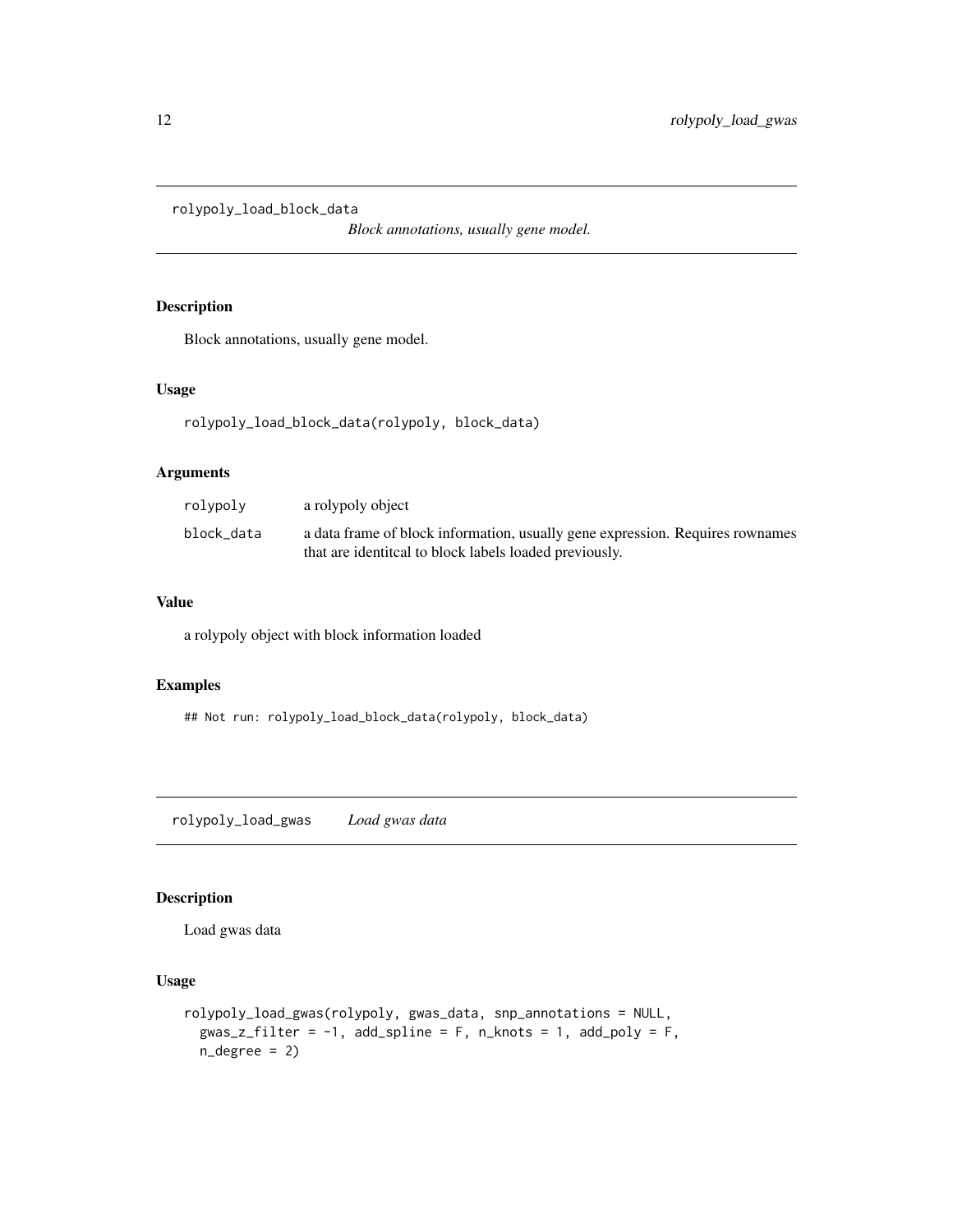#### <span id="page-12-0"></span>Arguments

| rolypoly        | rolypoly data                                    |  |
|-----------------|--------------------------------------------------|--|
| gwas_data       | gwas data                                        |  |
| snp_annotations |                                                  |  |
|                 | if there are additional snp annotations included |  |
| gwas_z_filter   | if we want to remove large effect SNPs           |  |
| add_spline      | for fitting a spline to maf                      |  |
| n_knots         | number of knots for spline                       |  |
| add_poly        | for fitting a polynomial to maf                  |  |
| n_degree        | degree of polynomial to fit.                     |  |

#### Value

rolypoly object with gwas data loaded

#### Examples

## Not run: rolypoly\_load\_gwas(rolypoly, gwas\_data)

rolypoly\_perform\_inference

*Run inference.*

#### Description

Coordinates running inference.

#### Usage

```
rolypoly_perform_inference(rolypoly, bootstrap_iters = 50,
 outlier_threshold = -1, run_light = F, run_parallel = F)
```
#### Arguments

| rolypoly          | rolypoly object                                                 |  |
|-------------------|-----------------------------------------------------------------|--|
| bootstrap_iters   |                                                                 |  |
|                   | number of bootstrap iterations to perform                       |  |
| outlier_threshold |                                                                 |  |
|                   | threshold for performing robust regression, still experimental. |  |
| run_light         | if we throw out bootstrap data                                  |  |
| run_parallel      | if we collect bootstraps in parallel                            |  |

#### Value

rolypoly object with inference information attached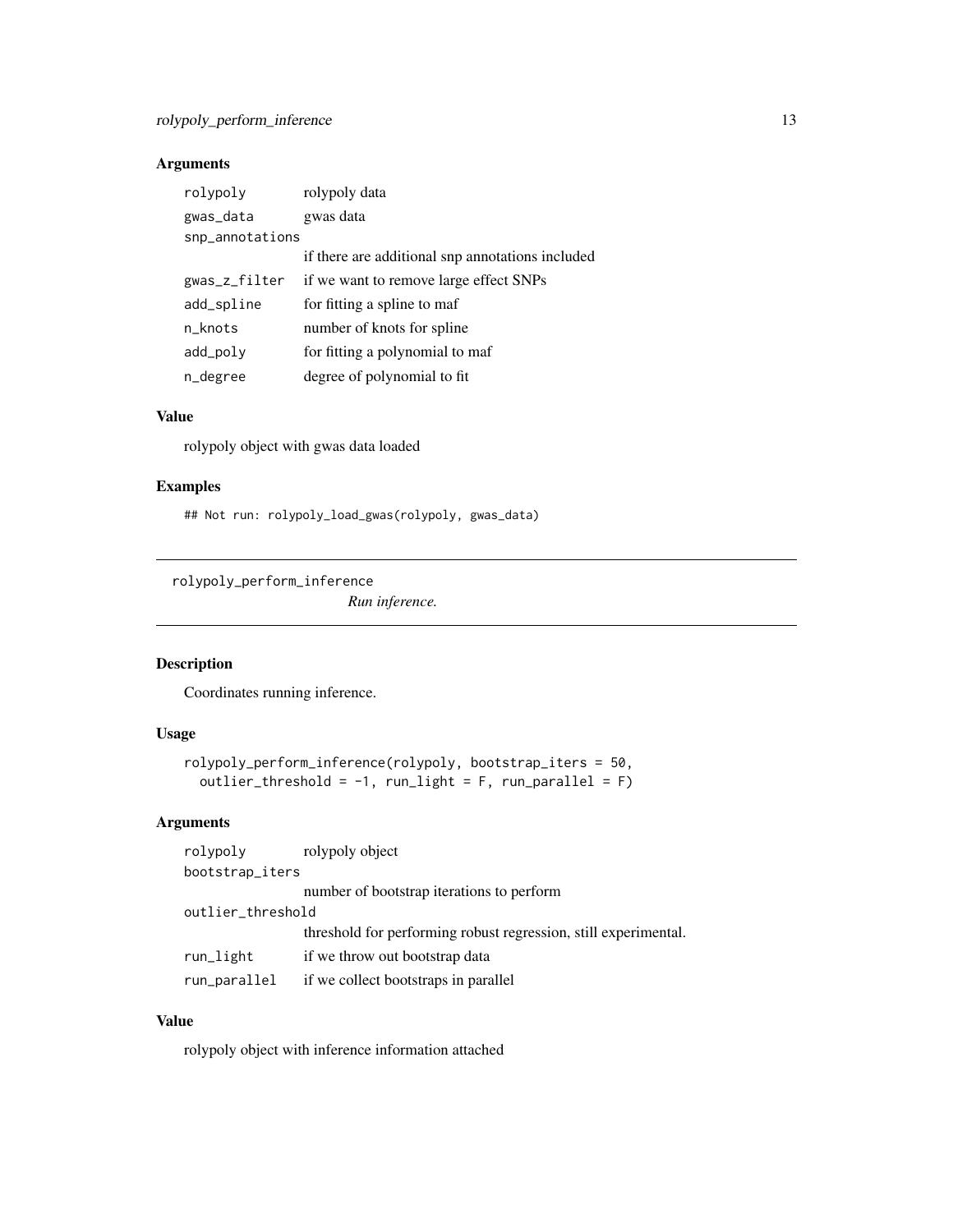#### <span id="page-13-0"></span>Examples

## Not run: run\_inference(rolypoly)

rolypoly\_perform\_regularized\_inference *Run inference with added regularization.*

#### Description

If p-values are desired use the other inference function. This for prediction purposes.

#### Usage

rolypoly\_perform\_regularized\_inference(rolypoly, ...)

#### Arguments

| rolypoly | a rolypoly object                    |
|----------|--------------------------------------|
| $\cdots$ | other arguments to pass to cy.glmnet |

#### Value

rolypoly object with regularization results

#### Examples

## Not run: rolypoly\_perform\_regularized\_inference(rolypoly)

rolypoly\_plots *Plot functions.*

#### Description

Functions for rolypoly results.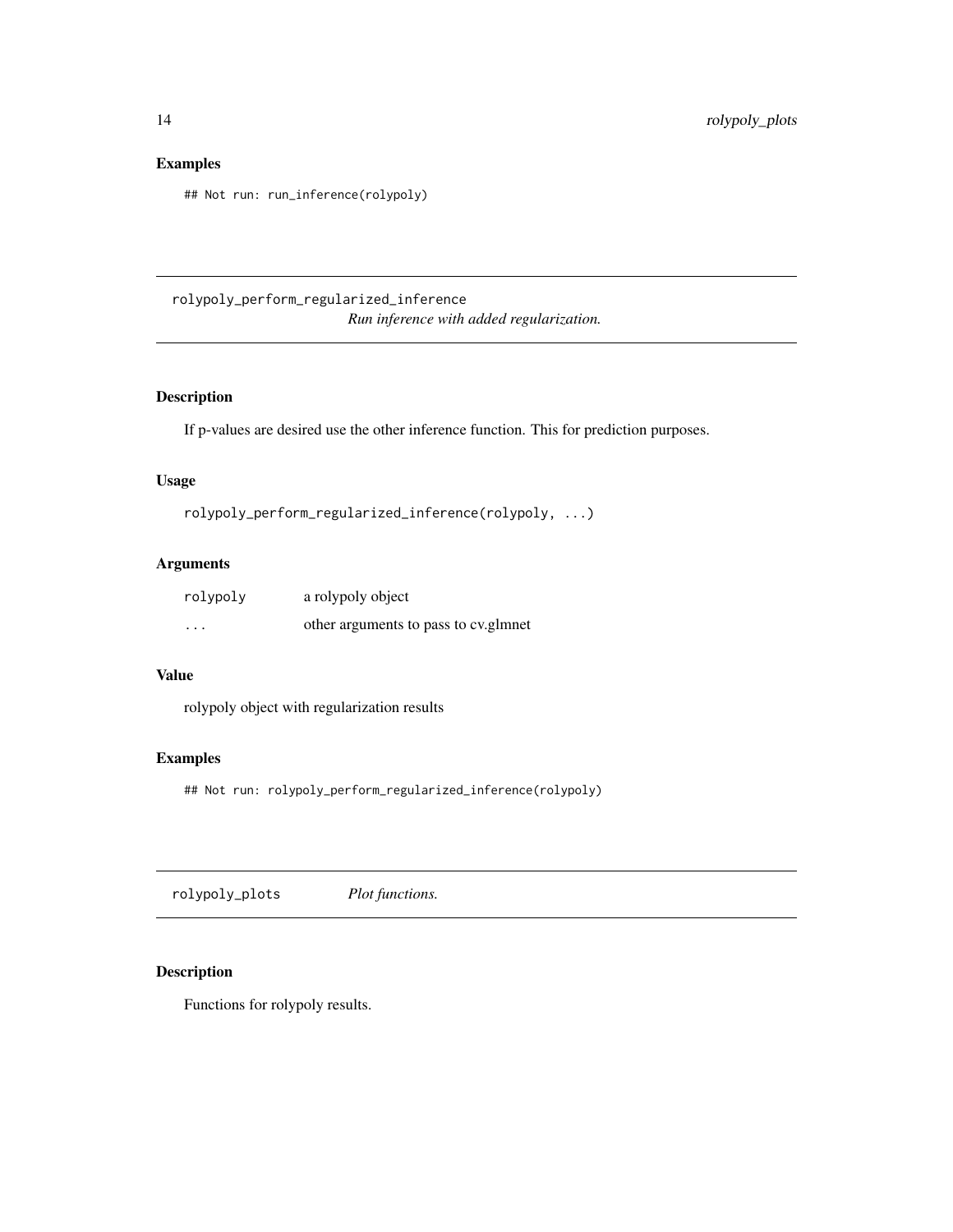<span id="page-14-0"></span>

#### Description

The entry point for rolypoly analysis. If no expression data, we assume that we are running just the vegas score processing.

#### Usage

```
rolypoly_roll(rolypoly = NULL, gwas_data = NULL, block_annotation = NULL,
 block_data = NULL, ld_folder = NULL, bootstrap_iters = 50,
 outlier_threshold = -1, perform_cv = F, n_folds = 10,
 gwas_z_filter = -1, add_spline = F, n_knots = 1, add_poly = F,
 n-degree = 2, run_light = T, gwas_link_parallel = F,
 bootstrap_parallel = F, keep_model = F, keep_gwas = F, ...)
```
#### Arguments

| rolypoly           | Previous rolypoly run to parts of pipeline.                                                                                         |  |
|--------------------|-------------------------------------------------------------------------------------------------------------------------------------|--|
| gwas_data          | Gwas data for a trait, including snp annotations.                                                                                   |  |
| block_annotation   |                                                                                                                                     |  |
|                    | Start and end points for blocks                                                                                                     |  |
| block_data         | Information about blocks.                                                                                                           |  |
| ld_folder          | Folder with LD information.                                                                                                         |  |
| bootstrap_iters    |                                                                                                                                     |  |
|                    | Number bootstrap iterations to perform for inference.                                                                               |  |
| outlier_threshold  |                                                                                                                                     |  |
|                    | Set to positive if we want to run robusted regression.                                                                              |  |
| perform_cv         | If we want to interpret annotation effects do not set this to T. However, if our<br>goal is prediction accuracy then set this to T. |  |
| n_folds            | number of folds for cross validation                                                                                                |  |
| gwas_z_filter      | Z-score filter for SNPs, helps prevent large effects biasing inference.                                                             |  |
| add_spline         | If we want to fit a spline to maf.                                                                                                  |  |
| n_knots            | number of knots to add to the spline.                                                                                               |  |
| add_poly           | If we want to fit a polynomial to maf.                                                                                              |  |
| n_degree           | the degree of the polynomial.                                                                                                       |  |
| run_light          | if we want to throw away bootstrap data, and save memory                                                                            |  |
| gwas_link_parallel |                                                                                                                                     |  |
|                    | if user wants to run in gwas linking in parallel, registerDoParallel must have<br>been run in advance.                              |  |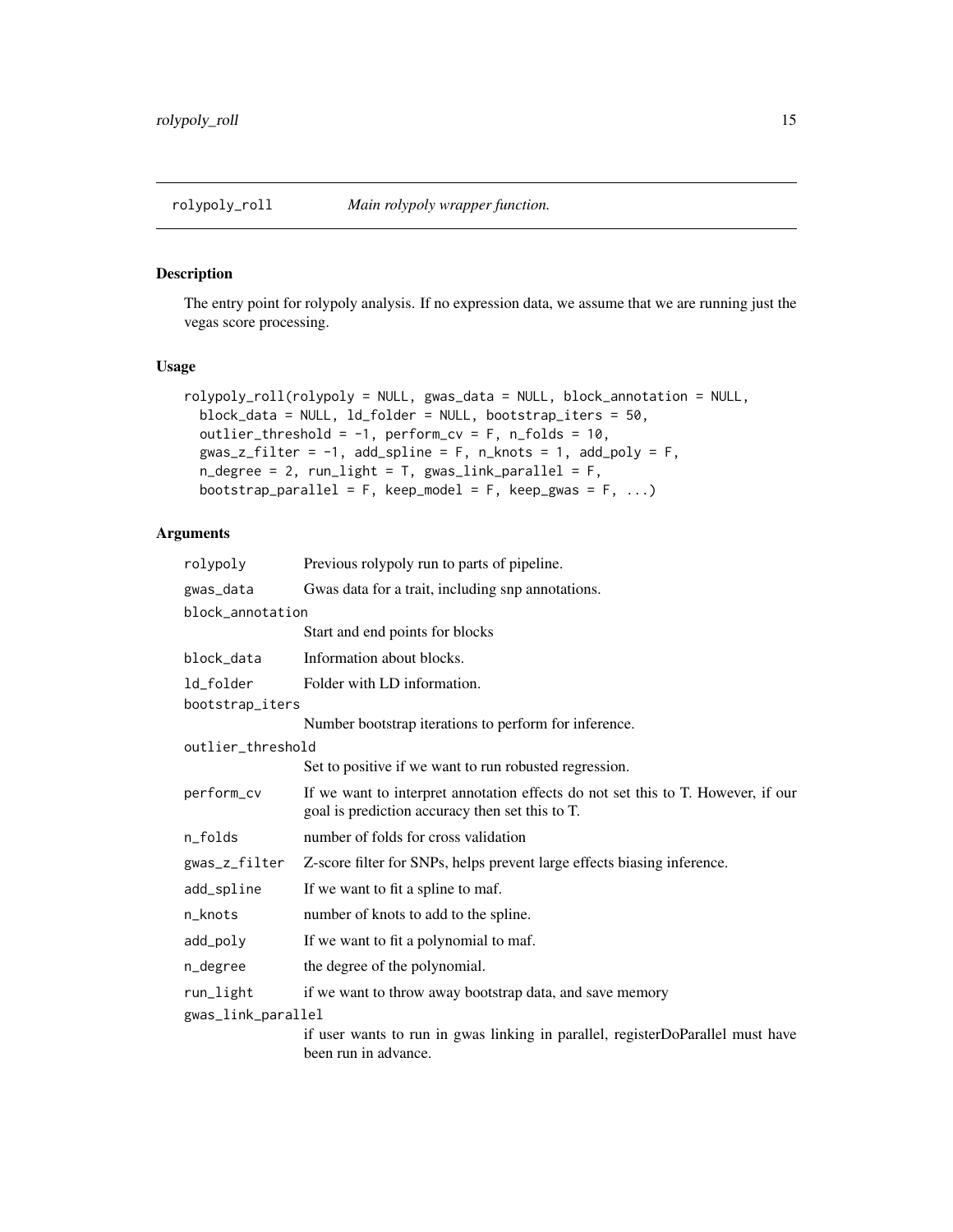<span id="page-15-0"></span>

| bootstrap_parallel |                                                                                                      |  |
|--------------------|------------------------------------------------------------------------------------------------------|--|
|                    | if user wants to run in bootstraps in parallel, registerDoParallel must have been<br>run in advance. |  |
| keep_model         | if we should keep the regression model, can be large.                                                |  |
| keep_gwas          | set to T if we want to include gwas in returned rolypoly object.                                     |  |
| $\cdots$           | other arguments to pass to cv.glmnet                                                                 |  |

#### Value

rolypoly object

#### Examples

## Not run: rolypoly\_roll(rolypoly)

sim\_block\_annotation *Simulated block data annotation.*

#### Description

A dataset containing simulated block data annotation for use in the rolypoly vignette.

#### Usage

sim\_block\_annotation

#### Format

A data frame with 1000 rows and 4 variables:

chrom chromosome, we only use autosomes

start base pair position of variant

end rsid identifier of variant

label effect size, univariate regression coefficient

#### Source

I generated these fields to link with SNP positions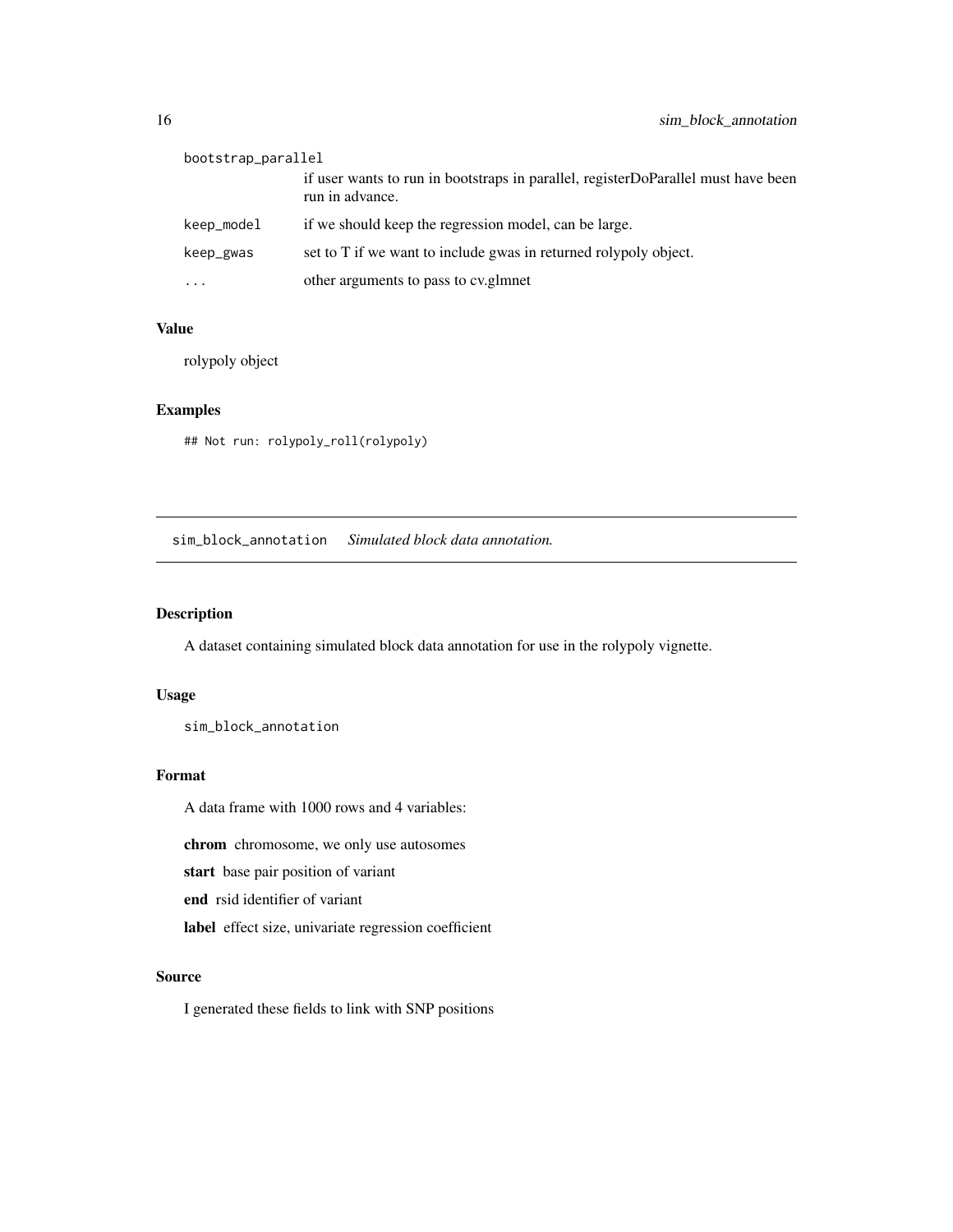<span id="page-16-0"></span>sim\_expression\_data\_normalized *Simulated expression data.*

#### Description

A dataset containing simulated expression data for use in the rolypoly vignette.

#### Usage

sim\_expression\_data\_normalized

#### Format

A data frame with 1000 rows and 5 variables:

Liver simulated expression data for tissue. This tissue has a significant effect on the simulated gwas.

Adrenal.Gland simulated expression data for tissue

Blood simulated expression data for tissue. This tissue has a significant effect on the simulated gwas.

Heart simulated expression data for tissue

Lung simulated expression data for tissue

#### Source

I generated this dataset

sim\_gwas\_data *Simulated GWAS summary statistics*

#### Description

A dataset containing simulated genome-wide association summary statistics for use in the rolypoly vignette.

#### Usage

sim\_gwas\_data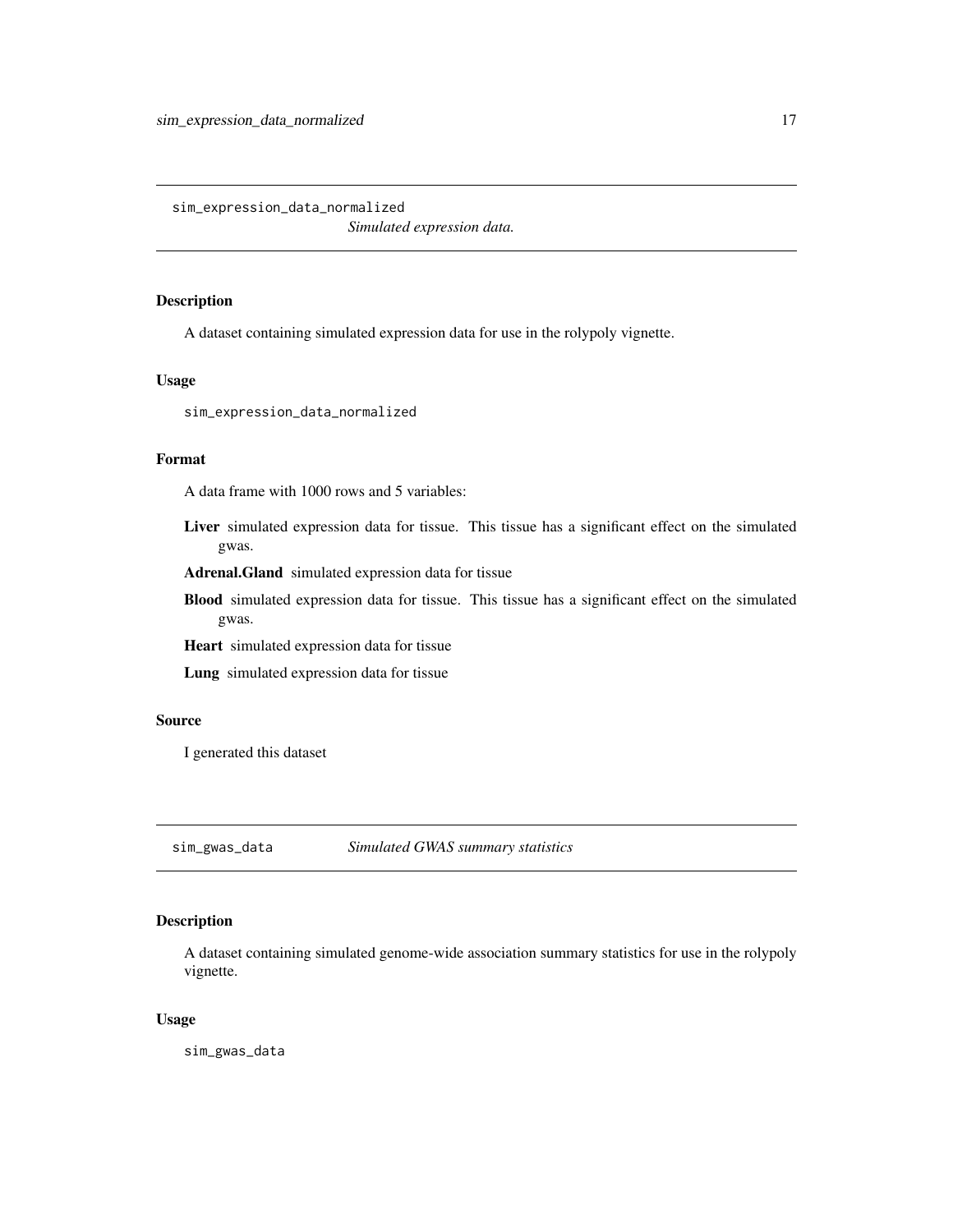#### <span id="page-17-0"></span>Format

A data frame with 14934 rows and 6 variables:

chrom chromosome, we only use autosomes pos base pair position of variant rsid rsid identifier of variant beta effect size, univariate regression coefficient se standard error of effect size

maf minor allele frequency

#### Source

rsids were from 1000g and I generated the other fields

vectorize\_rolypoly *Take a list of rolypoly data and vectorize it for inference.*

#### Description

Take a list of rolypoly data and vectorize it for inference.

#### Usage

```
vectorize_rolypoly(data)
```
#### Arguments

data the list of block information from rolypoly object

#### Value

list of necessary information for inference

#### Examples

## Not run: vectorize\_rolypoly(data)